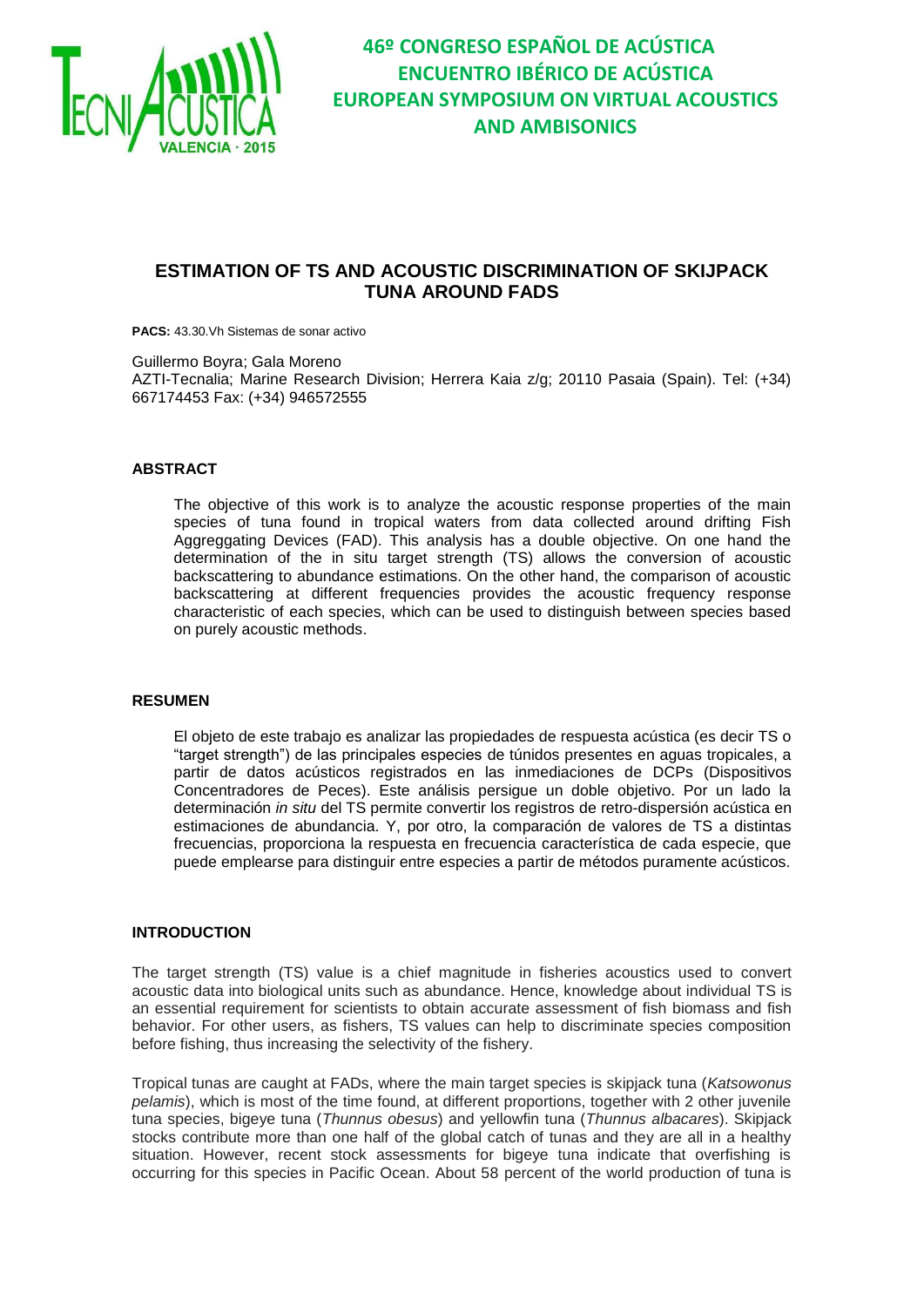

from the western and central Pacific Ocean. For these reasons, taking action to avoid catching undesired tuna species around FADs is of most importance for the sustainability of this fishery.

Tropical tuna purse seiners have scientific-degree acoustic equipment, sonars, echo-sounders and echo-sounder-buoys that are used when searching for and fishing tunas (Fig 1). However, the capability of fishers and scientists to discriminate these 3 tuna species (skipjack, small bigeye and small yellowfin tunas) at FADs is nowadays very low. One possible way to discriminate between tuna species is by knowing the TS of each species and, specially, making use of possible difference in frequency response of the different species, if any.

In the case of the species of tunas caught around FADs in the Pacific Ocean, two of the species (bigeye and yellowfin) have a swimbladder, whereas the third one (skipjack) lacks this organ. Given that the highest contribution to the TS is given by the swimbladder, there is normally a contrasting different frequency response between swimbladdered and non-swimbladdered species. This is a potential source of discrimination between species that has been applied in other cases, for example Norwegian mackerel (Korneliussen, 2010), and could be applied to distinguish skipjack from bigeye and yellowfin.

Unfortunately, TS values for tropical tuna are scarce, few studies have analyzed TS on aggregations around FADs (Doray *et al.*, 2006; Josse and Bertrand, 2000; Moreno *et al.*, 2008). *In situ* TS measurements for bigeye and yellowfin tunas were obtained by Bertrand and Josse (2000) and (Bertrand *et al.*, 1999), but these observations were insufficient to establish a reliable relationship between tuna length and TS. For skipjack tuna there is currently no *in situ* TS observations but *ex situ* observations made by (Oshima, 2008).

This paper presents first *in situ* TS values for skipjack tuna observed at FADs in the Pacific Ocean at three frequencies (38, 120 and 200 kHz) with the aim of working towards acoustic selectivity of the different tuna species found at FADs.



Figure 1. Map of cruise track (blue line) and set locations (red triangles) aboard the F/V ALBATUN TRES.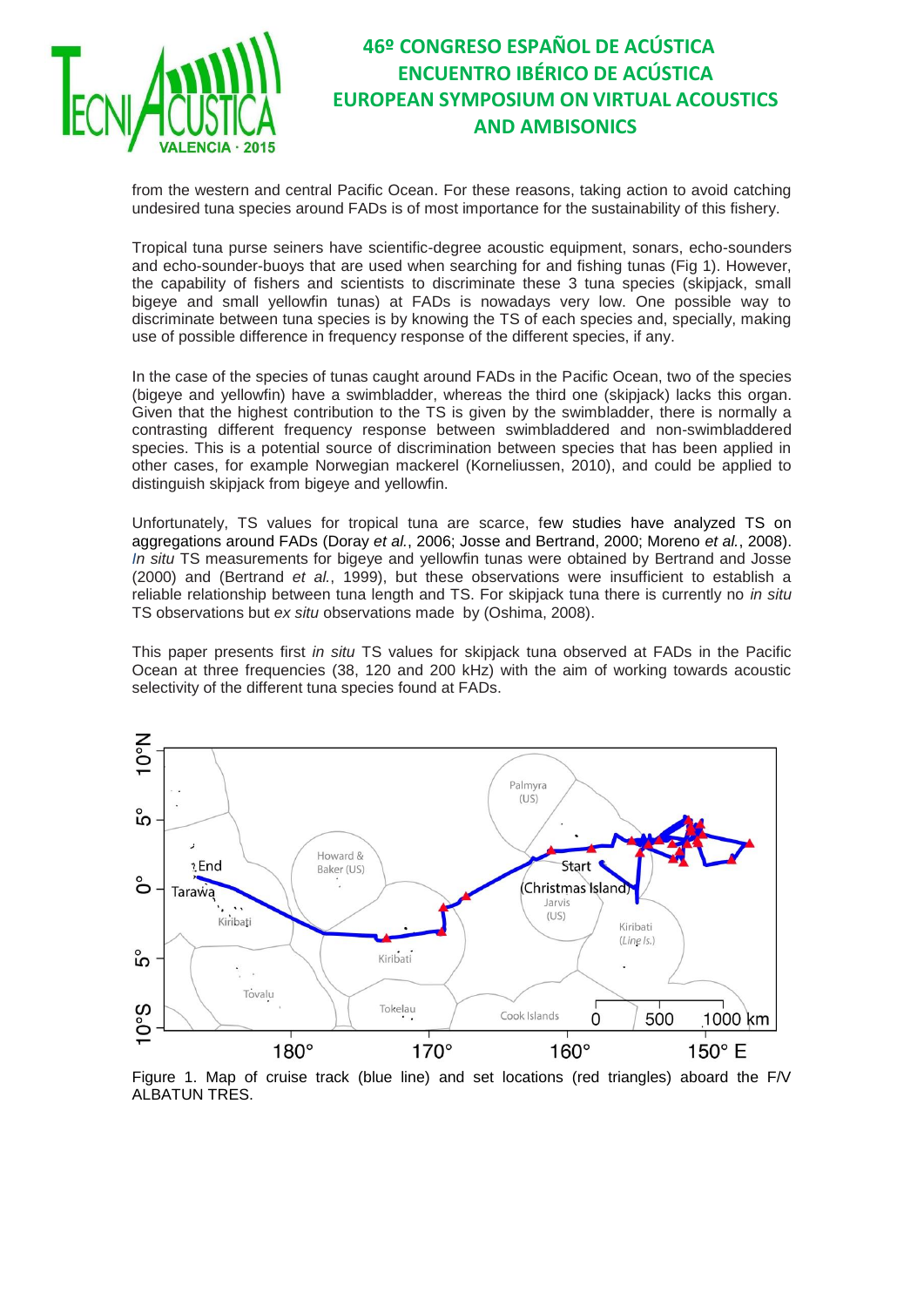

**MATERIAL AND METHODS**

### **Data Collection**

A scientific acoustic equipment was carried onboard a commercial tuna fishing cruise in the central Pacific Ocean. The cruise took place for one month in May 2014 onboard the purse seiner F/V ALBATUN TRES, a 115 m Spanish purse seiner built in 2004 with 4,406 GT (2,260 tons carrying capacity). The cruise started in Christmas (Kiribati Is.) on May 3<sup>rd</sup> and ended in Tarawa (Kiribati Is.) on May 31<sup>st</sup> (Figure 1). The activity included daily purse seines around drifting FADs (Figure 2), followed by intensive spill sampling to compare acoustic data and species composition. In total, 27 sets were made, 26 of which were on drifting FADs (dFADs), and one on a free school.



Figure 2. Conceptual drawing of the purse seine fishery operation around dFADs.

A split-beam acoustic echo-sounder Simrad EK60 of frequencies 38, 120 and 200 kHz was installed onboard the "panguita" (one of the small work boats onboard the purse seiner, Figure 3). The system was installed about 1 m depth. The main acoustic parameters were: pulse duration 512 us, ping rate of around 0.25 s and power of 1200, 200 and 90 Watts for the 38, 120 and 200 kHz respectively. The data were recorded down to 200 m depth. The acoustic equipment was calibrated following the methodology of Foote (1987) using a single tungsten carbide sphere of 38.1 mm for the three frequencies, using a nominal TS value for the sphere of -42.3, -40.0 and -39.9 dB for 38, 120 and 200 kHz respectively (Simmonds and Maclennan, 2005). During the cruise, the acoustics was used in 20 of the 27 sets. In each of these sets, the panguita was attached to the dFAD starting about 10 minutes before the set and remained attached during the purse seine set. During these minutes, lights were off but, after that, the panguita focused bright light to the water to attract the tuna aggregation just before the start of the purse seine operation. In the first part of the operation, the panguita drifted with the dFAD and, afterwards, it moved slowly to keep the dFAD separated from both the net boundaries and the purse seiner. The transducers were focused vertically downwards, to acoustically sample the fish aggregation. In each set, around 60 to 70 minutes of acoustic data were recorded, with approximately 75% of the pings successfully detecting the tuna aggregation. Normally, we obtained about 10 minutes of recordings without light and about 1 hour of recording with light.

### **Data Analysis**

Spill sampling of the catch was done in each set at which acoustic EK60 data was recorded, in order to obtain the species and size composition of the catch that allows the conversion of acoustic backscatter into skipjack, bigeye and yellowfin abundances. Between 1 and 2 tons of fish were measured in each of these sets using a fiberglass box of dimensions 110cm x 70cm x 100cm (approximately 0.8 ton capacity). Spill samples were selected randomly during each set to avoid bias. In general, samples were taken every  $6<sup>th</sup>$  or  $7<sup>th</sup>$  brail, which provided enough time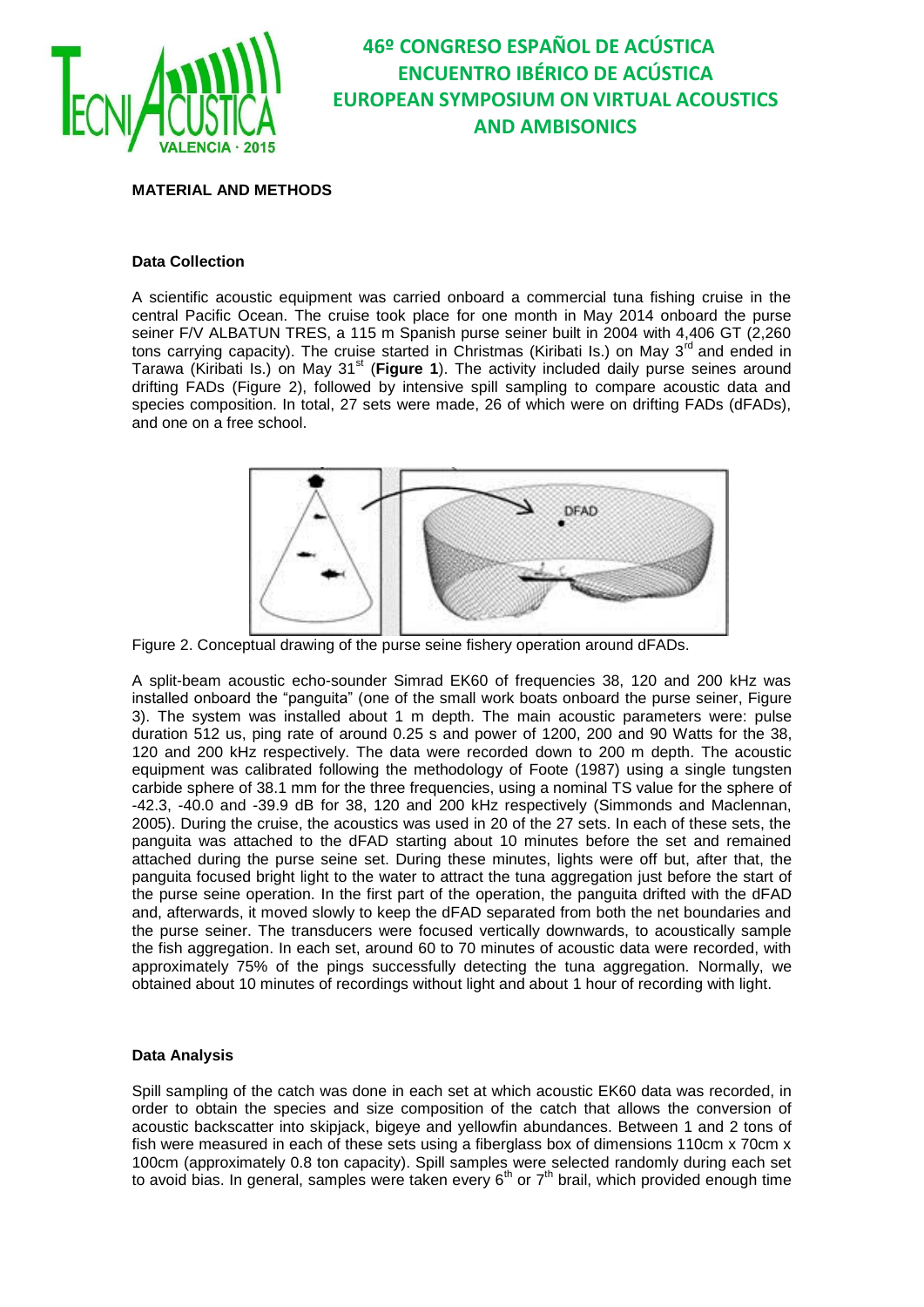

for the entire sample to be processed before the next sample was chosen. Scientists identified species and measured each fish in the sample to the nearest centimeter on flat measuring boards. The weights of sampled individuals were estimated using length-weight relationships available for each species. These proportions by weight were then extrapolated to the total tonnage of each set, as estimated by the fishing master. The sets with more than 90 % of skipjack were selected for acoustic analysis in order to extract its TS-length relationship and acoustic frequency response characteristics.



Figure 3. Scientific echo-sounders installed on the work boat ("panguita").

The Simrad EK60 acoustic data were backed up and then pre-processed using Echoview (Myriax inc.). The pre-processing included the following steps: (i) Draw upper and lower (200 m or net) exclusion lines (ii) Spikes (interferences) filtering and (iii) Wave-induced gap filtering.

A *Resonant Scatterers Filter* (RSF) was applied to remove the resonant scatterers layers of the echograms. The filter is a mask, i.e., a matrix bitmap with the same dimension (number of rows and columns) as the acoustic echograms, which works by blocking the "pixels" (or acoustic samples) that have a backscattering value below a threshold of -65 dB. The cells of the mask have a value of 1 if the corresponding pixel at any of the frequencies of the  $s<sub>v</sub>$  echogram is higher than the threshold and a 0 value if it is lower than the threshold. The idea is that only the pixels with high values in all the frequencies simultaneously (typically fish) will pass the filter. The pixels that have low values in all the frequencies or have high values in only one of the echograms (i.e., the "resonant" layers; typically plankton) will be removed. The same filter was applied to the TS echograms of the three frequencies (38, 120 and 200 kHz).

The single target detection filter for split beam echosounder in Echoview (Myriax, inc.) was applied, followed by a stochastic TS analysis. A variation of the method proposed by MacLennan and Menz (1996) was applied for matching the TS distributions and fish size histograms to determine the TS-length relationship, but assuming a normal (instead a Rayleigh) scattering distribution for the TS values. The TS-L relationships were estimated with the light of the panguita on and off (with and without light). A slope of 20 was assumed in the TS-length relationship:

$$
TS = 20 \log(L) + b_{20}
$$

being L the fish body length in cm.

### **RESULTS**

Sets number 24, 26 and 27 had a percentage of skipjack above 90% and were selected for the acoustic analysis. An example of the result of the application of the RSF on the echograms of set 24 is shown in Figure 4. The left panels show the raw  $s<sub>v</sub>$  echograms at the three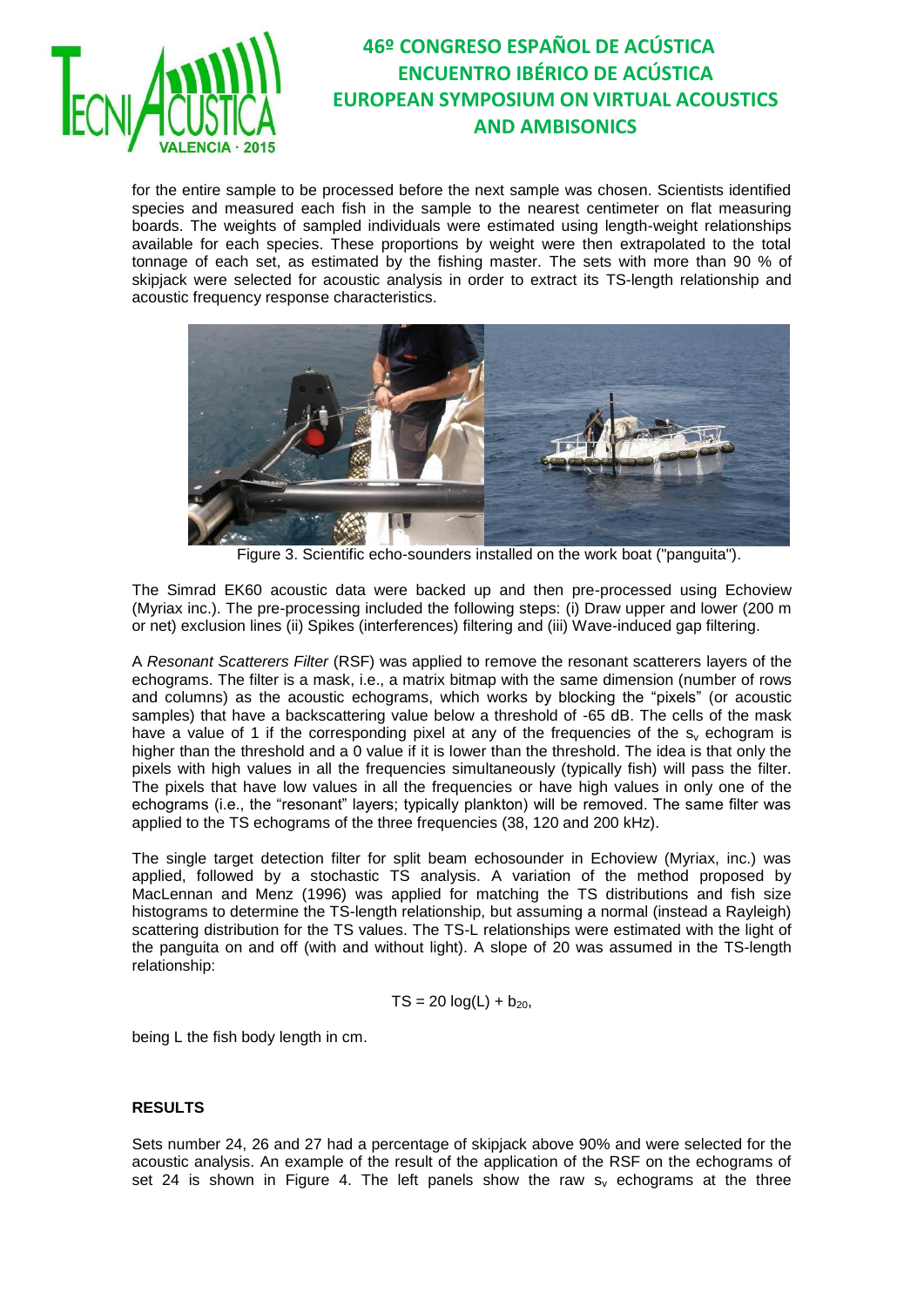

frequencies, showing a resonant scatterer layer below the skipjack aggregation. The center panels show the  $s<sub>v</sub>$  echograms filtered with the RSF with the threshold at -65 dB, removing the resonant scatterers (plankton) layer. The right panels show the RSF-filtered single target TS echogram effectively removing the single targets from the plankton layer.



Figure 4. Echogram example corresponding to set number 24.

The single target detection algorithm was applied on the single target filtered TS echograms with and without RSF. The RSF was able to effectively remove the plankton, thus extracting monomodal *in situ* TS distributions from overlapping multimodal ones (Figure 5). The RSF showed an improved performance over the "classic" single frequency threshold filter, that is only able to cut each distribution at a given TS value, distorting the distribution fish TS without being able to completely remove the plankton TS values.

The match of the expected versus observed single target TS distributions provided good agreement (Figure 6, with coefficient of determinations between 67 and 92 % (Table 1). The average TS-length relationships for skipjack and for the three frequencies are shown below.

With light:

| $TS38 = 20 log(L) - 69.49$  |
|-----------------------------|
| $TS120 = 20 log(L) - 62.76$ |
| $TS200 = 20 log(L) - 60.85$ |

Without light:

| $TS38 = 20 log(L) - 73.95$  |
|-----------------------------|
| $TS120 = 20 log(L) - 67.65$ |
| $TS200 = 20 log(L) - 65.82$ |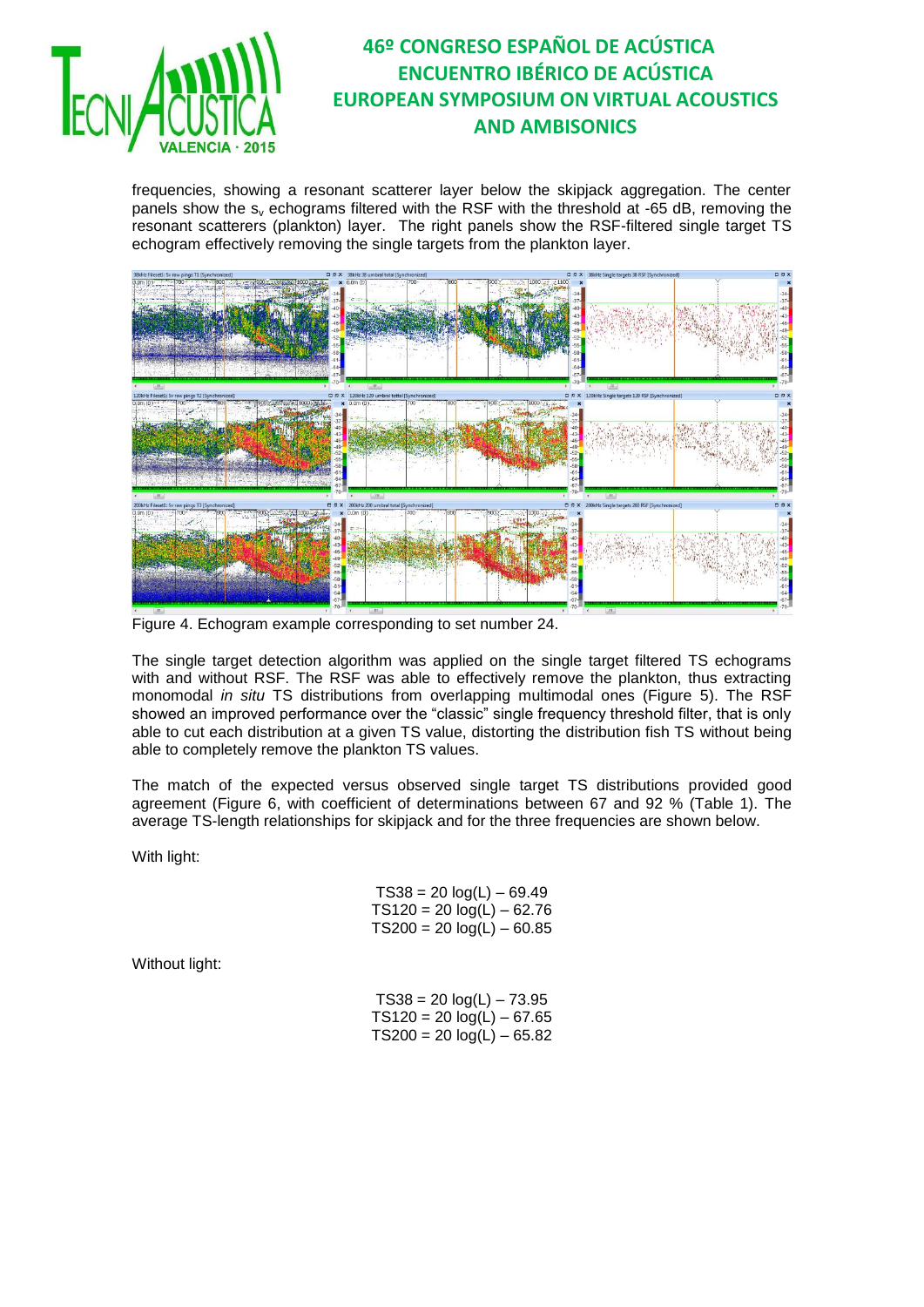

Figure 5. Comparison of the histograms of the distribution of in situ TS values with (RSF) and without (NF) Resonant Scatterer Filtering per set and frequency.

| set | light    | freq | b20  | sd | R <sub>2</sub> |
|-----|----------|------|------|----|----------------|
| 24  |          | 38   | 69.5 | 5  | 89.8           |
| 24  |          | 120  | 62.4 | 5  | 87.0           |
| 24  |          | 200  | 60.6 | 5  | 78.7           |
| 26  |          | 38   | 69.1 | 5  | 75.4           |
| 26  |          | 120  | 63.1 | 5  | 82.1           |
| 26  |          | 200  | 61.3 | 5  | 75.0           |
| 27  |          | 38   | 69.8 | 5  | 92.3           |
| 27  |          | 120  | 62.8 | 5  | 89.3           |
| 27  |          | 200  | 60.7 | 5  | 89.2           |
| 24  | 0        | 38   | 73.1 | 3  | 83.3           |
| 24  | 0        | 120  | 66.5 | 3  | 81.8           |
| 24  | 0        | 200  | 64.7 | 3  | 83.8           |
| 27  | 0        | 38   | 75   | 3  | 67.4           |
| 27  | $\Omega$ | 120  | 68.9 | 3  | 75.7           |
| 27  | 0        | 200  | 67.1 | 3  | 73.8           |

Table 1. Optimized b20 values per set and light conditions.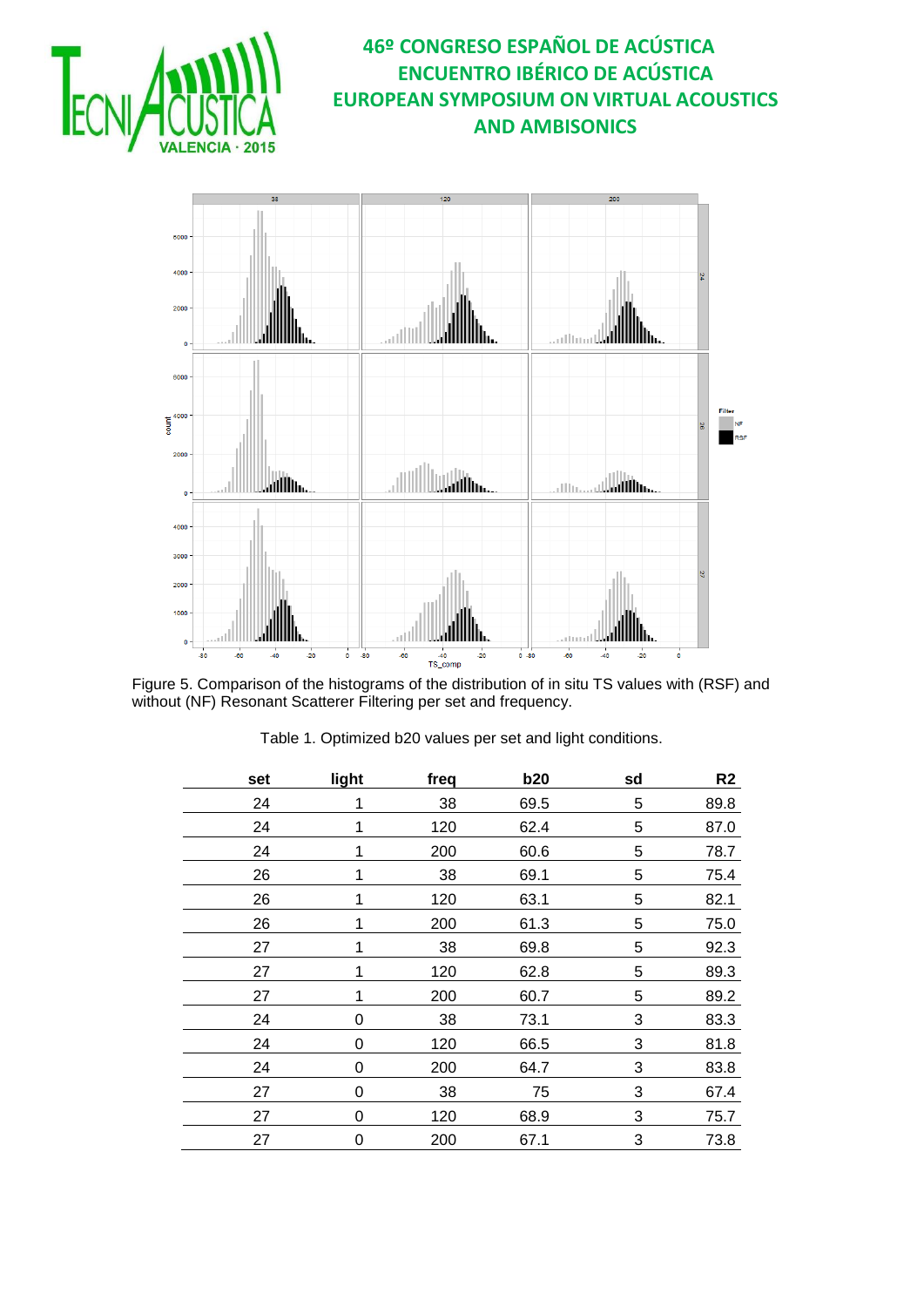



Figure 6. Expected (black line) versus observed (vertical grey bars) TS values for each set and light condition. The expected distributions were obtained by optimization of the TS-length relationship. The width of the gaussians were fixed at 5 dB for light  $= 1$  and 3 dB for light  $= 0$ .

### **ACKNOWLEDGEMENTS**

We would like to thank the following organizations and people for their invaluable assistance in completing this work: First, to Kiribati, Tuvalu and Tokelau on whose EEZs the vessel was licensed for their consent to carry out research. We would also like to thank the fishing master Euken Mujika, the captain and the entire crew of the F/V ALBATUN TRES, as well as the Albacora company for allowing us to use their vessel crew assistance to us for this work. Finally, we would like to thank the ISSF for financial and logistical support of this cruise.

### **REFERENCES**

Bertrand, A., and Josse, E. 2000. Tuna target-strength related to fish length and swimbladder volume. ICES Journal of Marine Science, 57: 1143–1146. http://icesjms.oxfordjournals.org/cgi/doi/10.1006/jmsc.2000.0881.